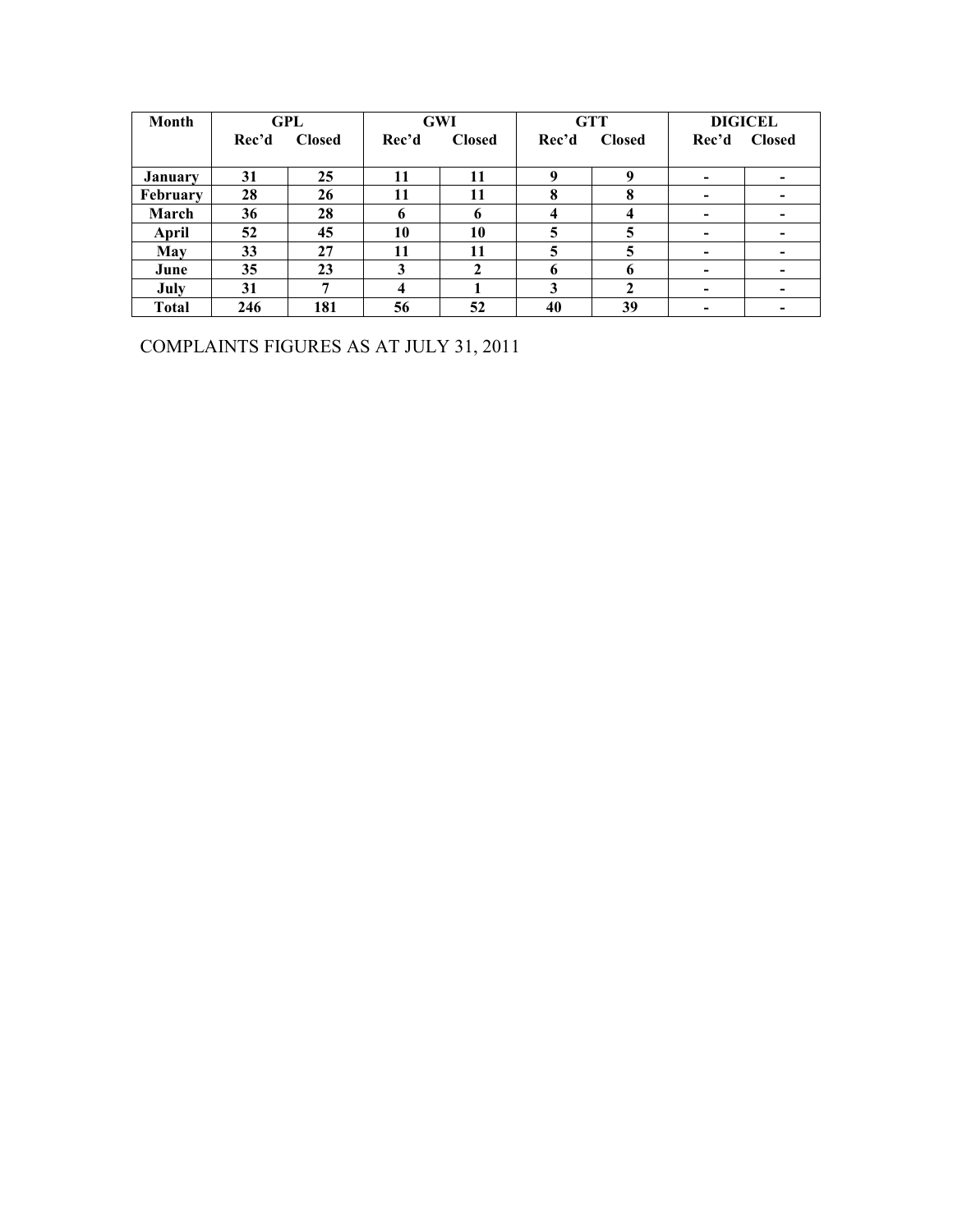## **COMPLAINT AGAINST GPL AS AT JULY 2011**

|                                | 2007    |        | 2008   |        | 2009  |        | 2010  |        | 2011  |        |
|--------------------------------|---------|--------|--------|--------|-------|--------|-------|--------|-------|--------|
| <b>Complaint Category</b>      | l Rec'd | Active | lRec'd | Active | Rec'd | Active | Rec'd | Active | Rec'd | Active |
| Allegation of Tampering        | 51      |        | 60     |        | 27    |        | 23    | 4      | 52    | 23     |
| <b>Application for Service</b> | 20      |        | 30     |        | 13    |        | 15    | 2      | 20    |        |
| <b>Billing Query</b>           | 195     |        | 234    | 3      | 162   | 8      | 122   | 23     | 120   | 26     |
| Change of Tenancy              | 12      |        | 30     |        | 21    |        | 16    | 2      | 8     |        |
| Claim for Compensation         | 5       |        | 6      |        | 7     |        | 4     |        | 2     |        |
| <b>Capital Contribution</b>    |         |        | 1      |        | 1     |        | 1     |        |       |        |
| <b>Disconnection</b>           | 38      |        | 34     |        | 45    |        | 19    | 3      | 18    |        |
| <b>Tariff Issue</b>            | 2       |        | 14     |        | 12    |        | 10    |        | 7     |        |
| <b>Technical Issue</b>         | 23      |        | 33     |        | 44    |        | 21    |        | 19    |        |
| <b>TOTAL</b>                   | 346     | 2      | 442    | 3      | 332   | 12     | 231   | 36     | 246   | 65     |

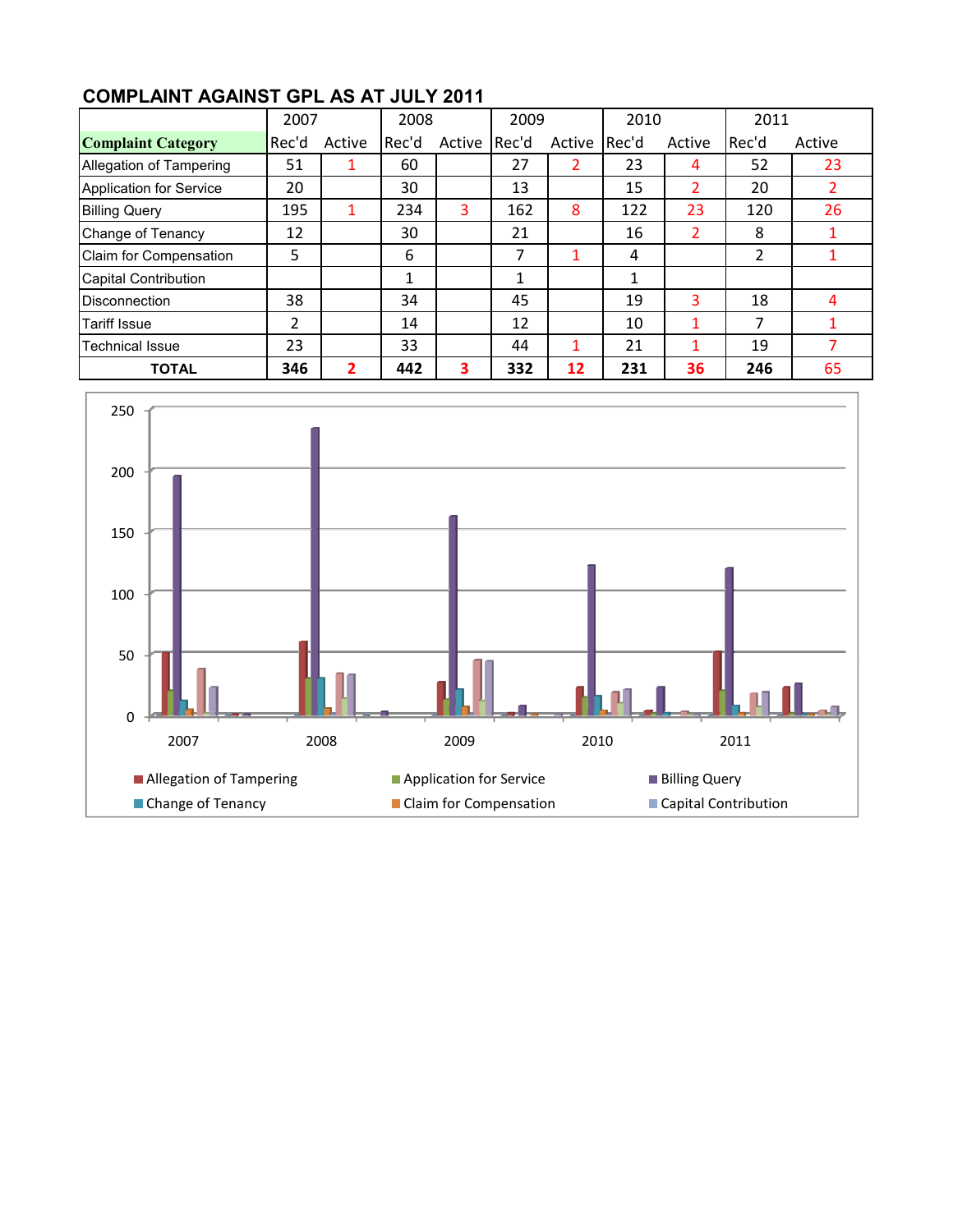## **COMPLAINT AGAINST GWI AS AT JULY 2011**

|                                | 2007  |        | 2008  |        | 2009  |              | 2010 |        | 2011  |        |
|--------------------------------|-------|--------|-------|--------|-------|--------------|------|--------|-------|--------|
| Complaint Category             | Rec'd | Active | Rec'd | Active | Rec'd | Active Rec'd |      | Active | Rec'd | Active |
| <b>Application for Service</b> |       |        | 6     |        | 3     |              |      |        | 3     |        |
| <b>Billing Query</b>           | 37    |        | 89    | 2      | 130   | 5            | 48   | 5      | 33    | 6      |
| Change of Tenancy              |       |        |       |        |       |              |      |        |       |        |
| Compensation                   |       |        |       |        |       |              | 1    |        |       |        |
| <b>Disconnection</b>           | 10    |        | 15    |        | 16    |              | 13   |        | 12    |        |
| <b>Tariff Issue</b>            |       |        |       |        | 10    |              | 2    |        |       |        |
| <b>Technical Issue</b>         | 20    |        | 27    |        | 25    |              | 26   |        | 6     |        |
| <b>Misc</b>                    | 4     |        | 5     |        | 8     |              | 3    |        |       |        |
| <b>TOTAL</b>                   | 72    |        | 143   | 2      | 192   | 6            | 95   | 6      | 56    |        |

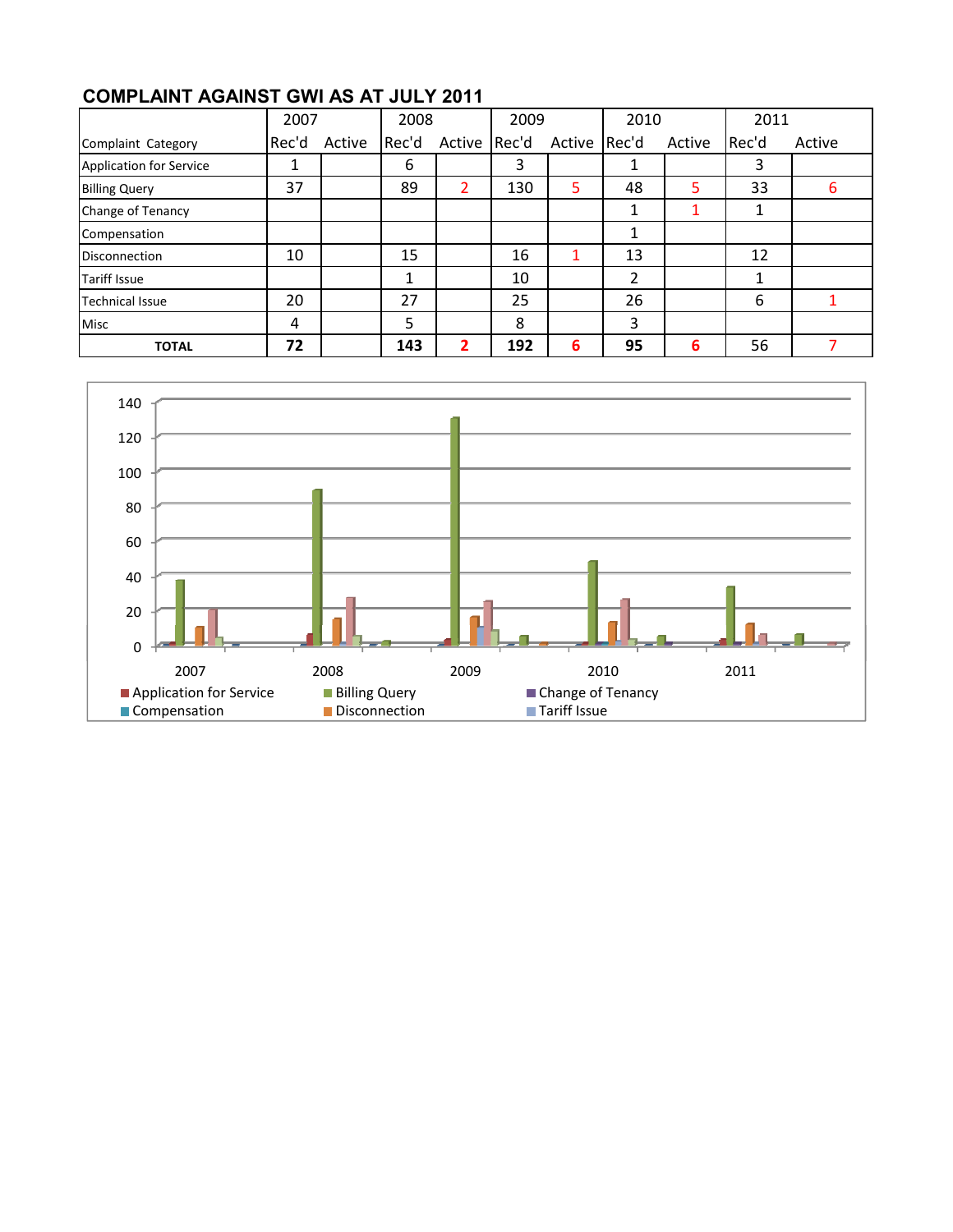|                                | 2007  |        | 2008  | 2009         |    | 2010         |    | 2011   |       |        |
|--------------------------------|-------|--------|-------|--------------|----|--------------|----|--------|-------|--------|
| Complaint Category             | Rec'd | Active | Rec'd | Active Rec'd |    | Active Rec'd |    | Active | Rec'd | Active |
| <b>Application for Service</b> | 19    |        | 18    |              | 15 |              | 9  |        | 4     |        |
| <b>Billing Query</b>           | 13    |        | 10    |              | 9  |              | 4  |        |       |        |
| Disconnection                  | ำ     |        |       |              | 3  |              |    |        |       |        |
| <b>Tariff Issue</b>            |       |        |       |              |    |              |    |        |       |        |
| <b>Technical Issue</b>         | 20    |        | 46    |              | 35 |              | 28 |        | 25    |        |
| <b>Transfer of Service</b>     | 6     |        | 5     |              | 4  |              |    |        | 3     |        |
| <b>Misc</b>                    | 8     |        | 5     |              | 8  |              | 4  |        |       |        |
| <b>TOTAL</b>                   | 68    |        | 85    |              | 74 |              | 47 | 3      | 35    |        |

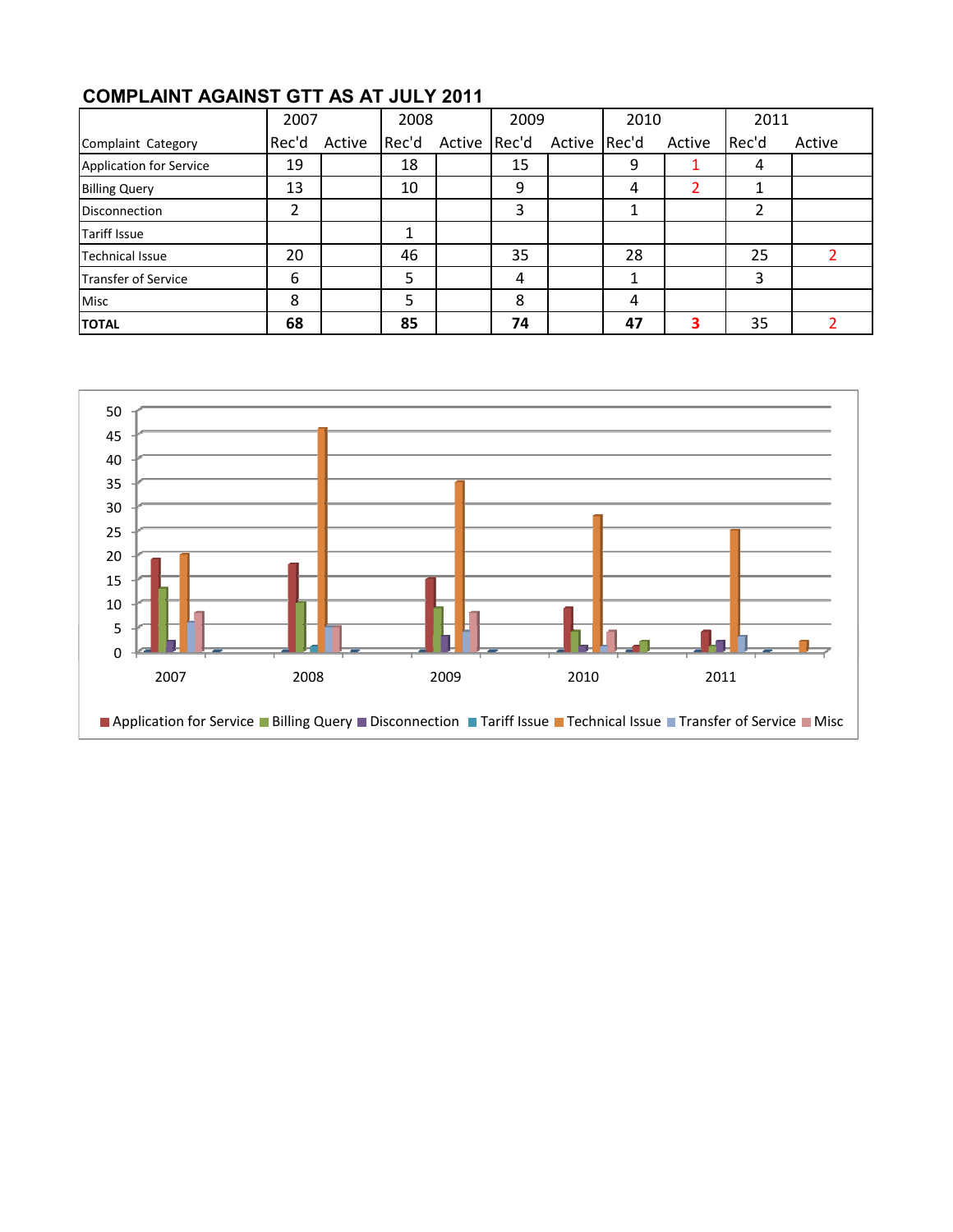## **COMPLAINT AGAINST DIGICEL AS AT JULY 2011**

|                      | 2007 |              | 2008 |  | 2009 |  | 2010                                   |  | 2011  |        |
|----------------------|------|--------------|------|--|------|--|----------------------------------------|--|-------|--------|
| Complaint Category   |      | Rec'd Active |      |  |      |  | Rec'd Active Rec'd Active Rec'd Active |  | Rec'd | Active |
| <b>Billing Query</b> |      |              |      |  |      |  |                                        |  |       |        |
| Technical Issue      |      |              |      |  |      |  |                                        |  |       |        |
| <b>Misc</b>          |      |              |      |  |      |  |                                        |  |       |        |
| <b>ITOTAL</b>        | ь    |              |      |  |      |  |                                        |  |       |        |